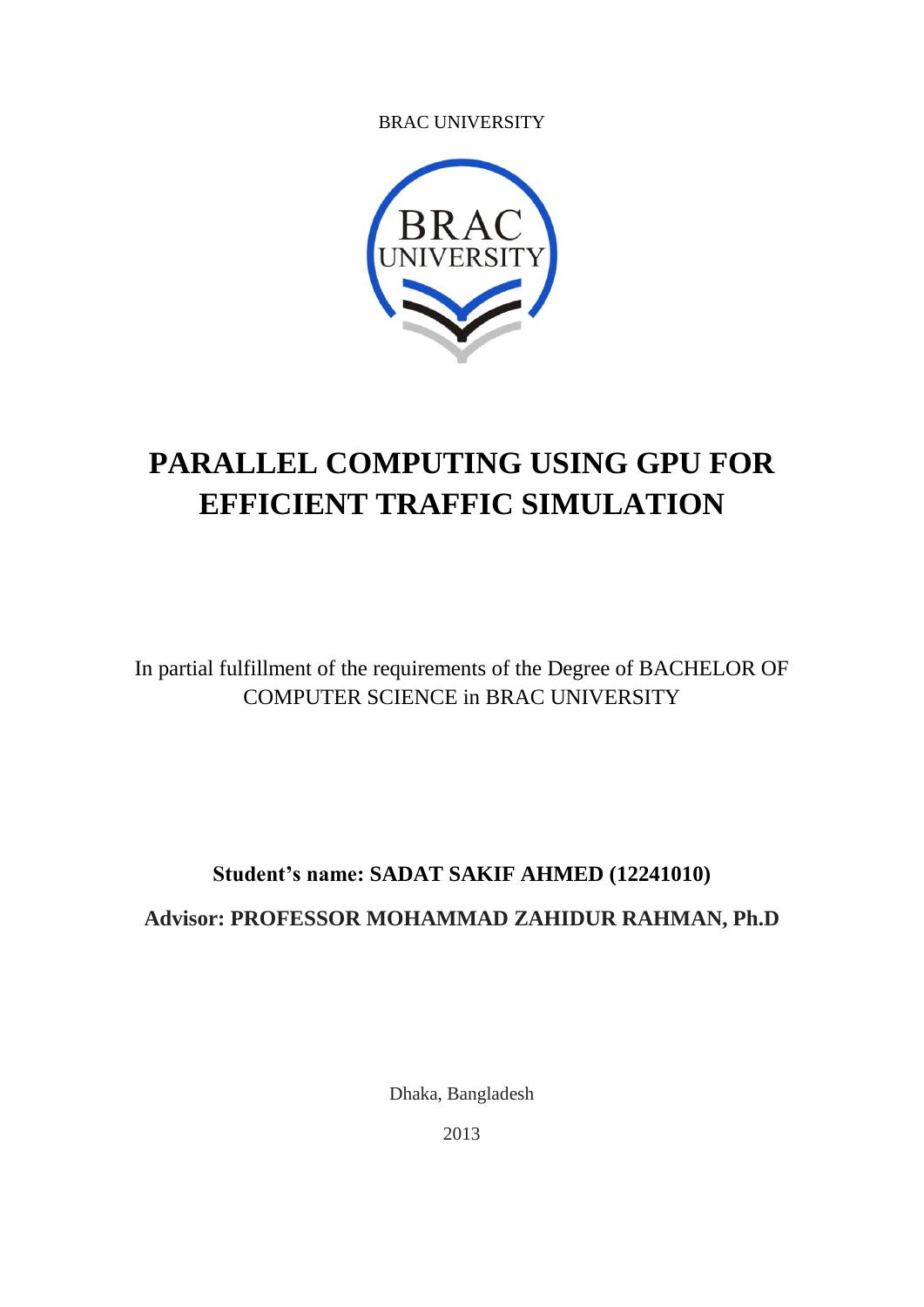# **TABLE OF CONTENTS**

| $\textbf{ABSTRACT}_{\textcolor{red}{\textbf{a}}\textcolor{green}{\textbf{a}}\textcolor{green}{\textbf{b}}\textcolor{green}{\textbf{b}}\textcolor{green}{\textbf{b}}\textcolor{green}{\textbf{b}}\textcolor{red}{\textbf{b}}\textcolor{red}{\textbf{b}}\textcolor{red}{\textbf{b}}\textcolor{red}{\textbf{b}}\textcolor{red}{\textbf{b}}\textcolor{red}{\textbf{b}}\textcolor{red}{\textbf{b}}\textcolor{red}{\textbf{b}}\textcolor{red}{\textbf{b}}\textcolor{red}{\textbf{b}}\textcolor{red}{\textbf{b}}\textcolor{red}{\textbf$ |
|-----------------------------------------------------------------------------------------------------------------------------------------------------------------------------------------------------------------------------------------------------------------------------------------------------------------------------------------------------------------------------------------------------------------------------------------------------------------------------------------------------------------------------------|
|                                                                                                                                                                                                                                                                                                                                                                                                                                                                                                                                   |
|                                                                                                                                                                                                                                                                                                                                                                                                                                                                                                                                   |
|                                                                                                                                                                                                                                                                                                                                                                                                                                                                                                                                   |
|                                                                                                                                                                                                                                                                                                                                                                                                                                                                                                                                   |
|                                                                                                                                                                                                                                                                                                                                                                                                                                                                                                                                   |
|                                                                                                                                                                                                                                                                                                                                                                                                                                                                                                                                   |
|                                                                                                                                                                                                                                                                                                                                                                                                                                                                                                                                   |
|                                                                                                                                                                                                                                                                                                                                                                                                                                                                                                                                   |
|                                                                                                                                                                                                                                                                                                                                                                                                                                                                                                                                   |
|                                                                                                                                                                                                                                                                                                                                                                                                                                                                                                                                   |
|                                                                                                                                                                                                                                                                                                                                                                                                                                                                                                                                   |
|                                                                                                                                                                                                                                                                                                                                                                                                                                                                                                                                   |
|                                                                                                                                                                                                                                                                                                                                                                                                                                                                                                                                   |
|                                                                                                                                                                                                                                                                                                                                                                                                                                                                                                                                   |
|                                                                                                                                                                                                                                                                                                                                                                                                                                                                                                                                   |
|                                                                                                                                                                                                                                                                                                                                                                                                                                                                                                                                   |
|                                                                                                                                                                                                                                                                                                                                                                                                                                                                                                                                   |
|                                                                                                                                                                                                                                                                                                                                                                                                                                                                                                                                   |
|                                                                                                                                                                                                                                                                                                                                                                                                                                                                                                                                   |
|                                                                                                                                                                                                                                                                                                                                                                                                                                                                                                                                   |
|                                                                                                                                                                                                                                                                                                                                                                                                                                                                                                                                   |
|                                                                                                                                                                                                                                                                                                                                                                                                                                                                                                                                   |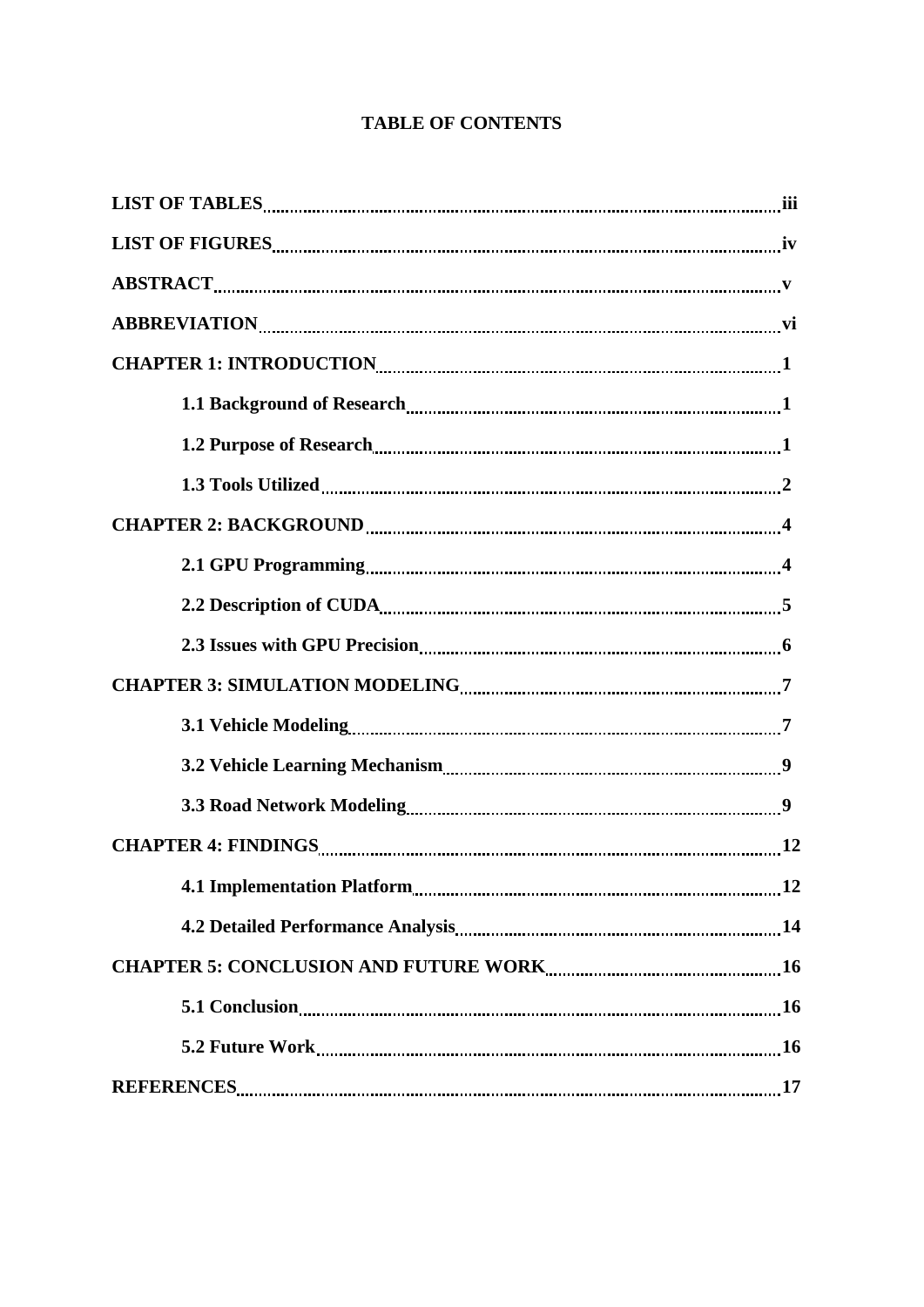# **LIST OF TABLES**

| <b>Table 1:</b> Implementation Device Specification |  |  |  |
|-----------------------------------------------------|--|--|--|
|-----------------------------------------------------|--|--|--|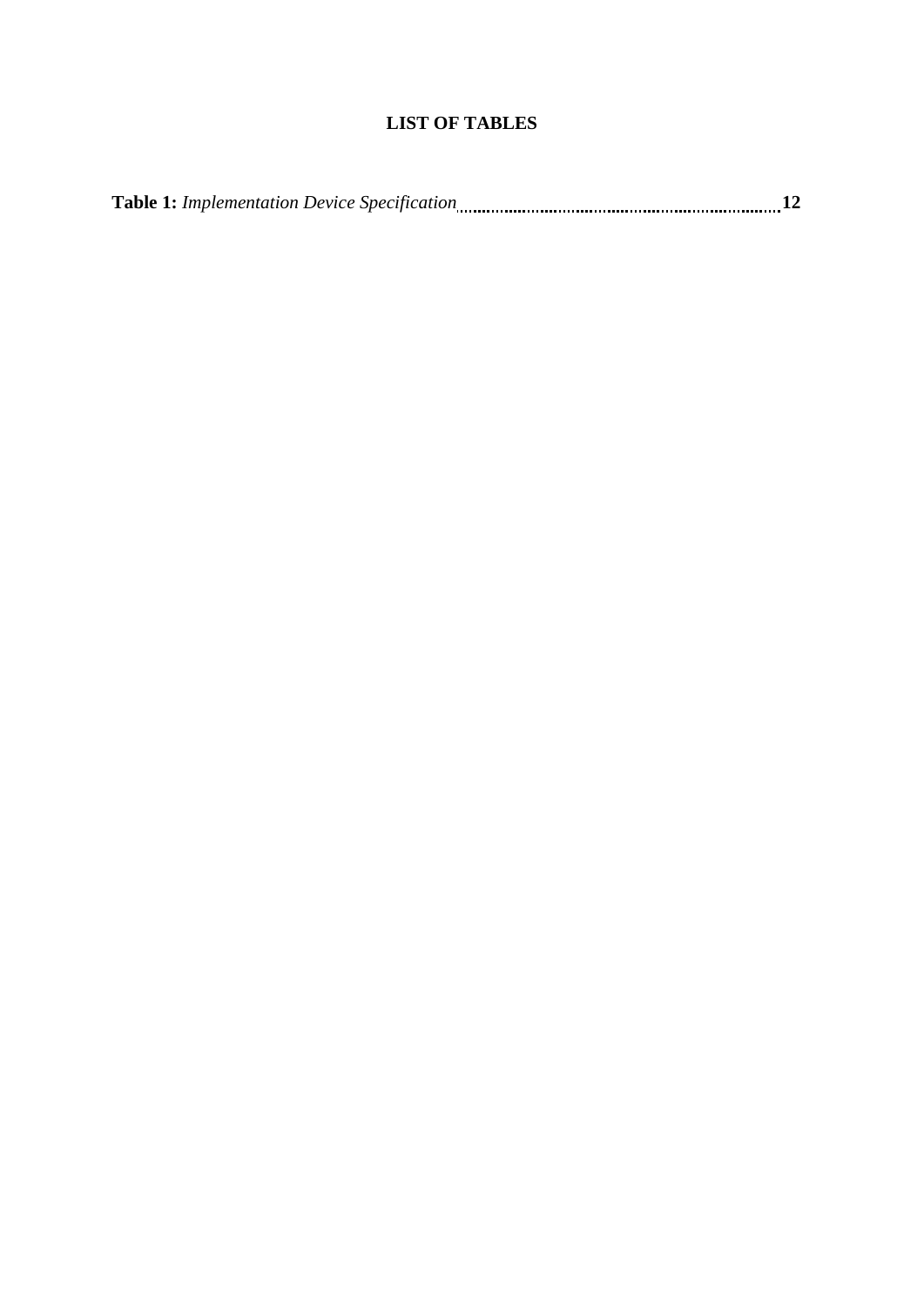# **LIST OF FIGURES**

| <b>Figure 2:</b> Comparison of frame update time against number of vehicles13 |  |
|-------------------------------------------------------------------------------|--|
| <b>Figure 3:</b> Comparison of frame update time against number of nodes14    |  |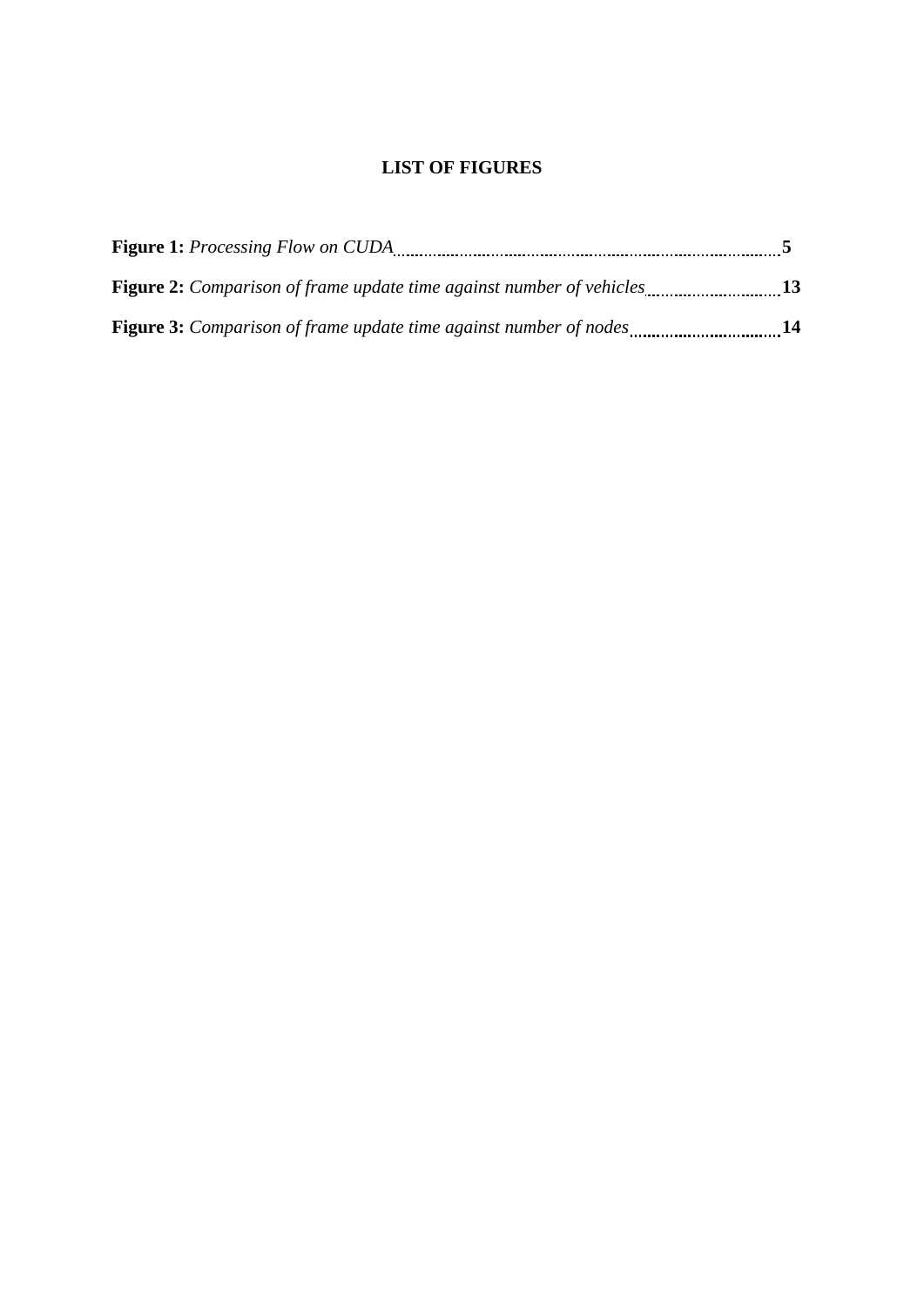#### **ABSTRACT**

Parallel Computing can be made possible using the multiple cores of the Graphics Processing Unit (GPU) thanks to the modern programmable GPU models. This allows the use of parallel computing techniques to improve upon the computation time of large scale traffic simulations. This paper proposes the use of a multi-processor algorithm for creating efficient traffic simulation software.

The method in consideration achieves this by separating the r oad network into regions which are individually computed as a threaded block inside the GPU and merged together using the Central Processing Unit to provide the final data of the simulation. A significant improvement in the computation time is observed when the proposed parallelization techniques are applied to the simulator.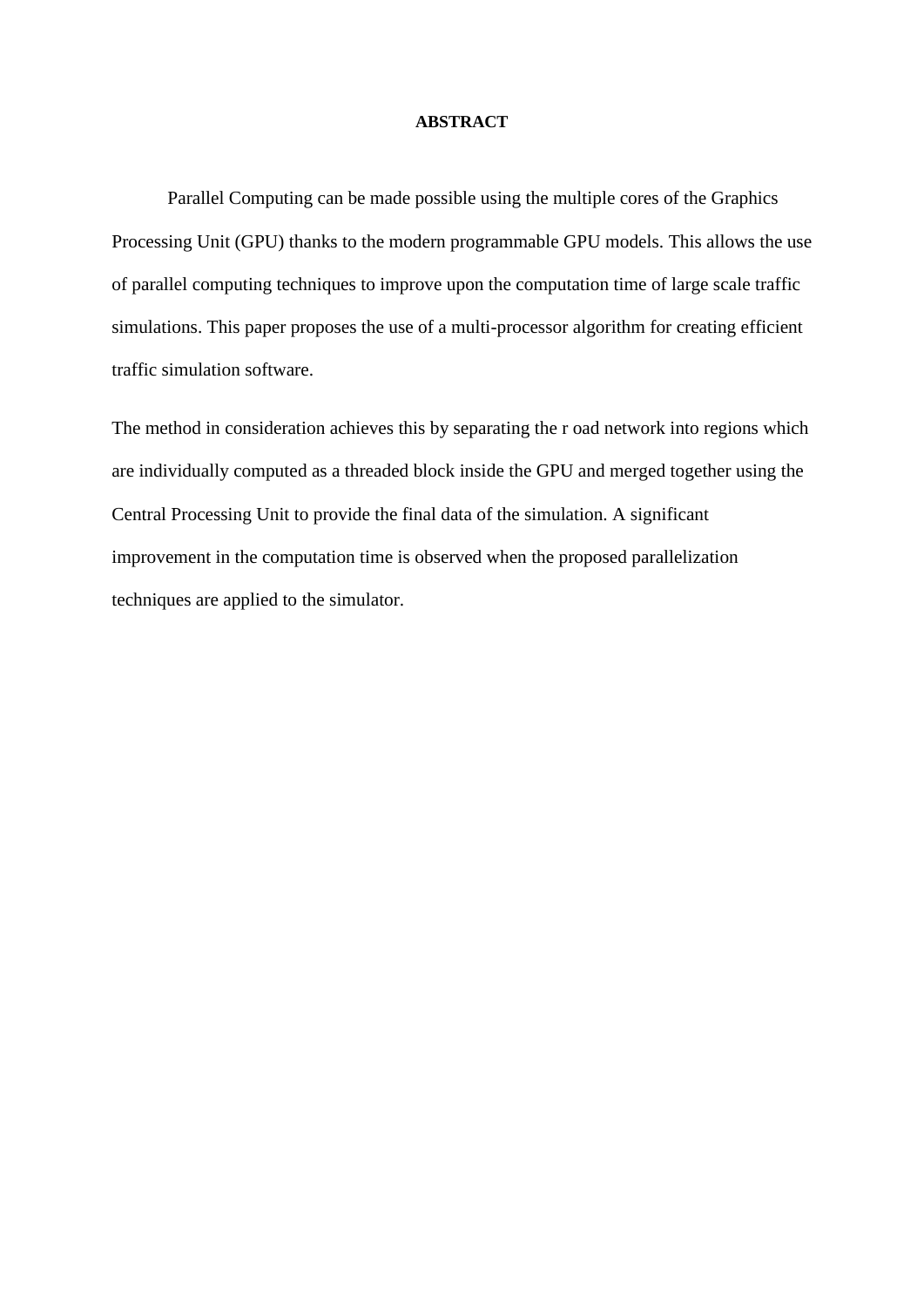# **ABBREVIATIONS**

CUDA - Compute Unified Device Architecture

GPU – Graphics Processing Unit

CPU – Central Processing Unit

SRIPS – Short Range Interactive Particle System

PC – Personal Computer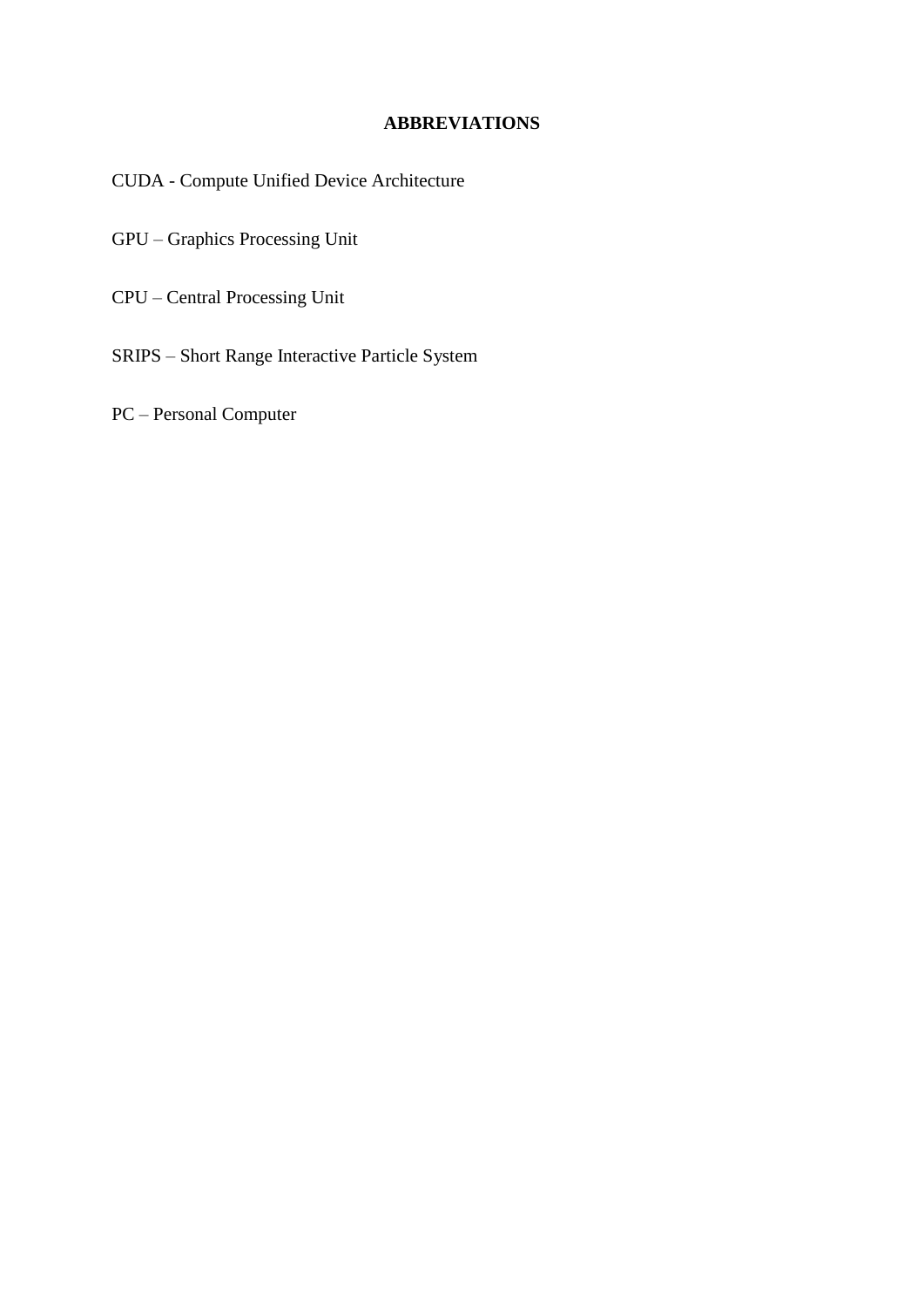#### **INTRODUCTION**

*This chapter introduces the brief description of the research's background and rationale; next, research problems are specified, next the purpose of the research is addressed followed by the tools used and the reason behind the utilization of those tools over other similar tools.*

#### **1.1 Background of Research**

Computerized traffic simulation is a very cost-effective solution to urban road traffic planning. This is a very commonly adopted method of planning out road networks in any urban settlement. Simulations such as these often deal with a massive amount of data which requires the use of multi-core architecture as a backbone for real-time or accelerated simulations. So far most of these simulators utilize distributed computing solutions in order to achieve the desired results. The solution is effective but not cost efficient. This paper presents a methodology to use the massively parallelization capabilities of modern programmable GPU in order to achieve this effect without the need for a large computer network.

# **1.2 Purpose of Research**

The purpose of this paper is to propose a process which enables scalable parallel simulations to become possible without the need for massive numbers of units in a distributing computing environment and as such, the process described in this paper is a scalable mechanism which allows the performance to improve based on the number of cores available. In essence, the performance boost is achieved by modeling the vehicles as particles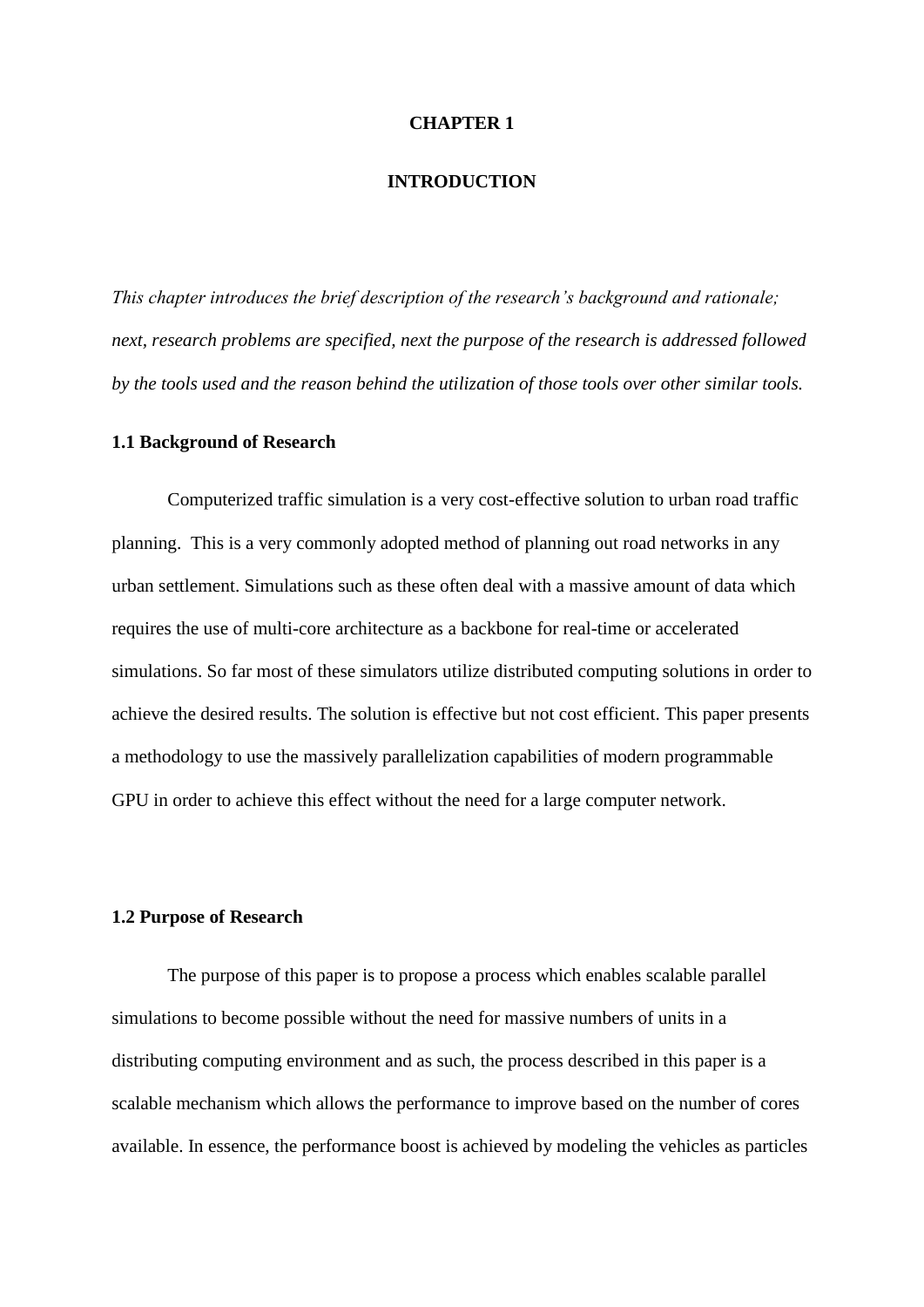which have a certain degree of autonomy and assigning individual cores to the particles. This effectively speeds up the execution time by a factor of the cores involved. This mechanism is very similar to a domain-distributed computing, but is utilized with the cores available in the Graphics Processing Unit (GPU). With the advent of the new GPU models, it is very affordable to obtain a GPU with an average of 300-400 cores which is the equivalent of using several hundred processors in a distributed computing network. On an advantageous side, the GPU cores are specifically designed for efficient floating point calculation which aids in such simulations.

The simulation allows for real-time adjustments in the constraints and implements a simple machine learning mechanism in order to simulate human behavior among the vehicles. The primary bottleneck in this simulation is the road linkage calculation as it is then that the GPU cores need to wait on the CPU for cached data in order to compute the congestion in the road network.

## **1.3 Tools Utilized**

This simulation software utilizes Nvidia Compute Unified Device Architecture (CUDA) GPU Computing Platform in order to achieve the communication with the graphics device. The CUDA platform is a proprietary platform of Nvidia Corporations and is only supported by Nvidia Graphics Processors. The other alternative to this platform is the OpenCL (Open Computing Library) which is open-source and free to use and is supported by most every graphics processors with programmable pipelines. However, the CUDA platform provides some more benefits such as better support and more efficient communication between supported devices compared to OpenCL as well as better documentation and more efficient libraries.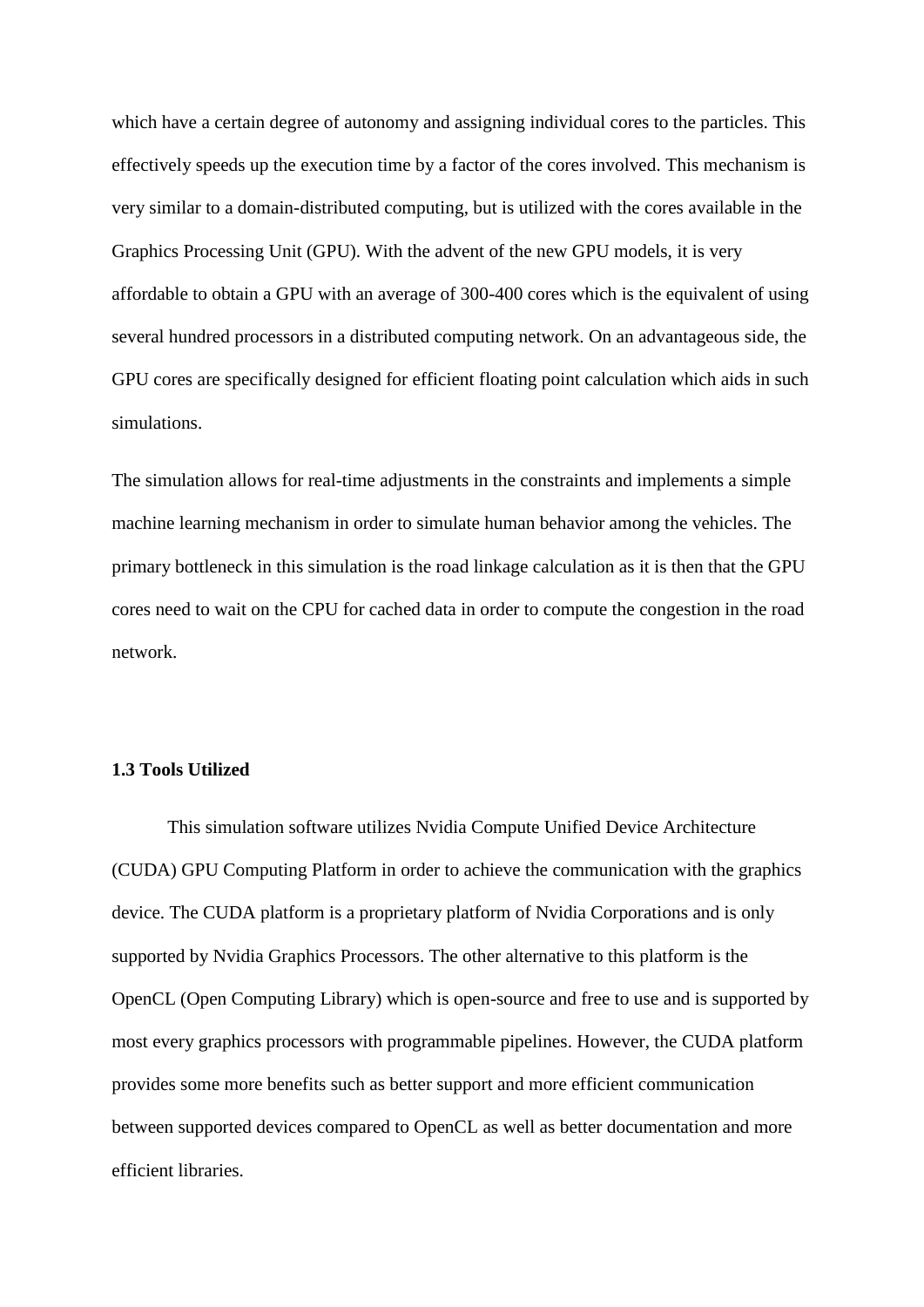The simulation program used for testing the proposed method has been coded entirely from scratch using the CUDA platform and Microsoft Visual C++ and has been benchmarked using CUDA Platform's benchmarking software.

This method improves upon the time factor of the simulation significantly with respect to the CPU only implementation and allows for distributed computing using multiple CPU as well as multiple GPU giving this a very large scale implementation possibility.

The simulation takes in account the behavior of road traffic at specific time of the day and also takes in the preference of the general populace to traverse any specific road at the expense of increased congestion as well as traffic signal delays and allows the user to hold off traffic at certain points of the road network in order to assess the impact of the blockage on the rest of the network.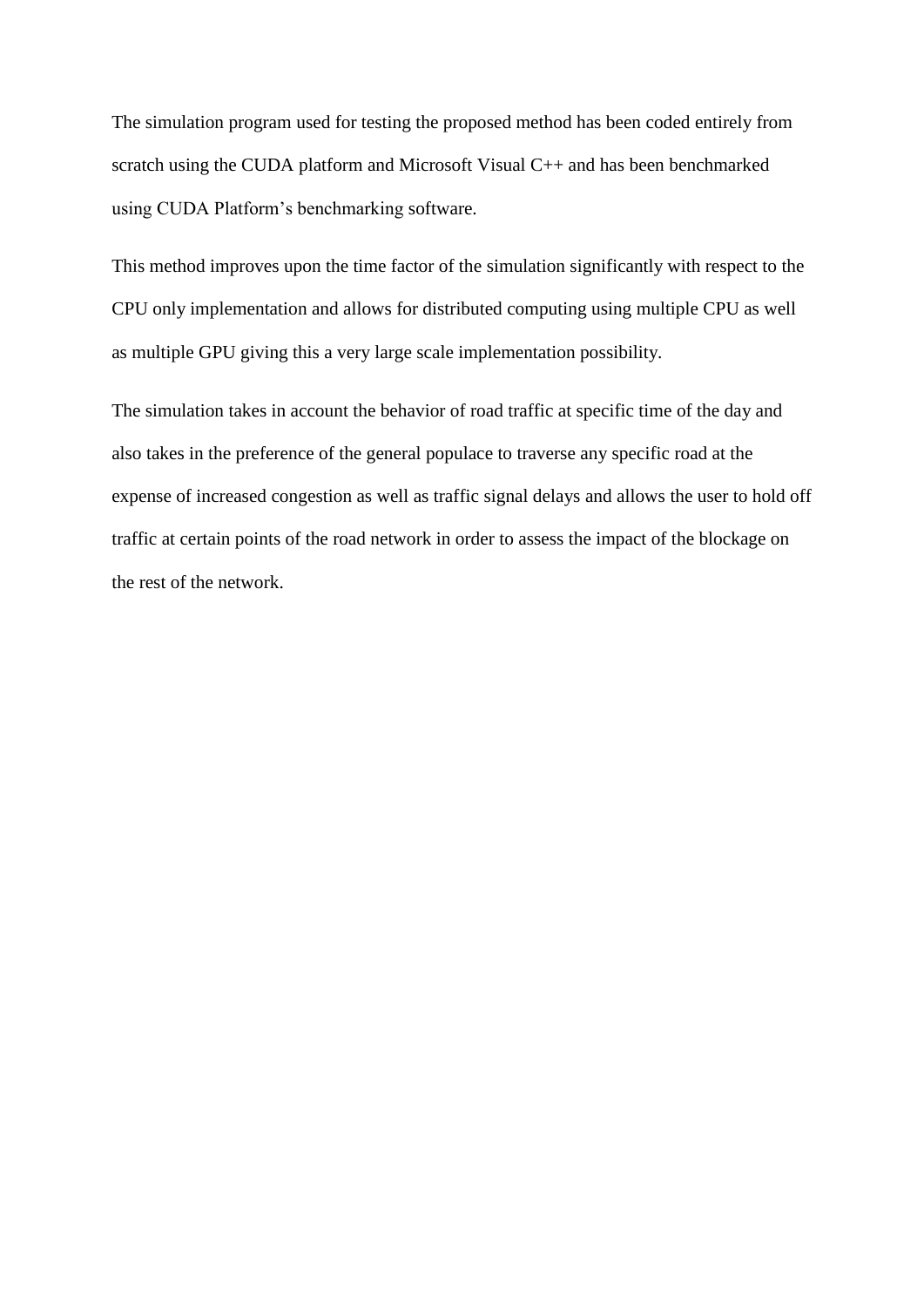#### **BACKGROUND**

*This chapter provides some background information regarding the GPU and CUDA and how the two are interlinked. This chapter begins with an idea of how GPU programming works followed by some details on how CUDA works specifically and concludes with a mention of a major issue in CUDA.*

# **2.1 GPU Programming**

GPUs are massively parallel multithreaded devices capable of executing a large number of active threads concurrently. A GPU consists of multiple streaming multiprocessors each containing a multiple scalar processor core. For example, NVIDIA's GeForce GT X 560 contains 336 CUDA Cores which can handle up to 36,000 active threads in parallel.

In addition, the GPU has several types of memory, most notably the main device memory (global memory) and the on-chip memory shared between all threads in a block. The CUDA language library facilitates the use of GPUs for general purpose programming by providing a minimal set of extensions to the C programming language. From the perspective of the CUDA programmer, the GPU is treated as a coprocessor to the main CPU. A function that executes on the GPU, called a kernel, consists of multiple threads each executing the same code, but on different data, in a manner referred to as "single instruction, multiple data" (SIMD). Further, threads can be grouped into thread blocks, an abstraction that takes advantage of the fact that threads executing on the same multiprocessor can share data via the on-chip shared memory, allowing a limited degree of cooperation between threads in the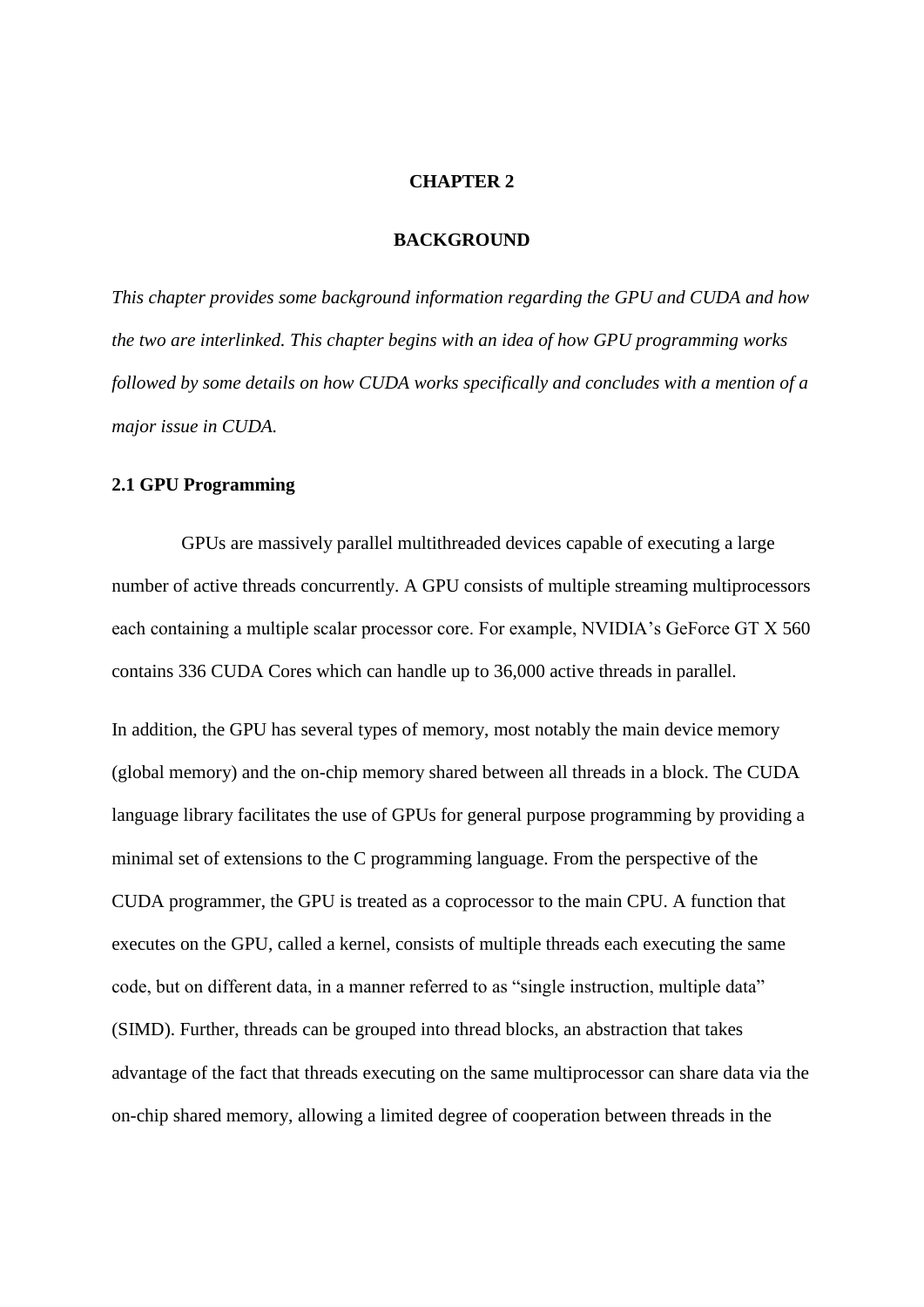same block. Finally, since GPU architecture is inherently different from a traditional CPU, code 5 optimization for the GPU involves different approaches. [4, 5]

# **2.2 Description of CUDA**



*Figure 1: Processing Flow on CUDA*

The CUDA platform models the processes to run as thread blocks which together form an emulation of a processor. These thread blocks can be as big as necessary to fit the entire process in them and the number of process blocks available depends on the number of cores available. This is a great advantage over single thread based parallelization modules since this provides the GPU with a means of accommodating larger processes than a single GPU core can handle. This mechanism requires all data for every instance of the process to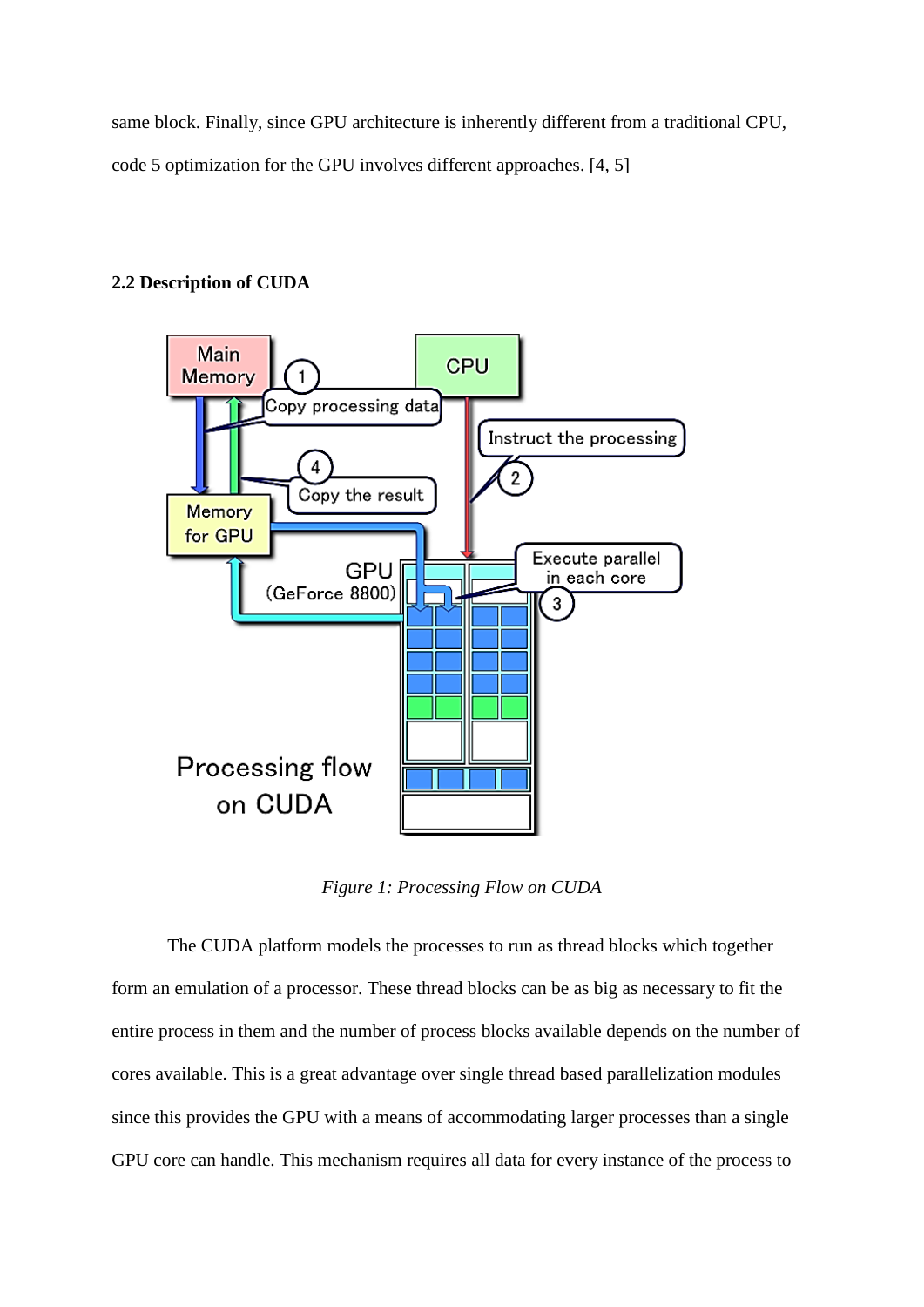be copied to the GPU memory which is accessed via the process blocks for that particular instance. [4, 5]

The above mentioned approach of CUDA to parallelization in GPU has one major disadvantage which is the lack of inter-communication between the processes. In order to provide inter-communication, the GPU processes need to upload the data into the main memory which the CPU accesses and performs the necessary steps to merge them.

# **2.3 Issues with GPU Precision**

As noted in the CUDA Programming Guide [4, 5], CUDA implements single precision floating-point operations e.g., division and square root operations, in ways that are not IEEEcompliant. Their error, in ULP(Units in the Last Place) is nonzero. While addition and multiplication are IEEE-compliant, combinations of multiplication and addition are treated in a nonstandard way that leads to incorrect rounding and truncation.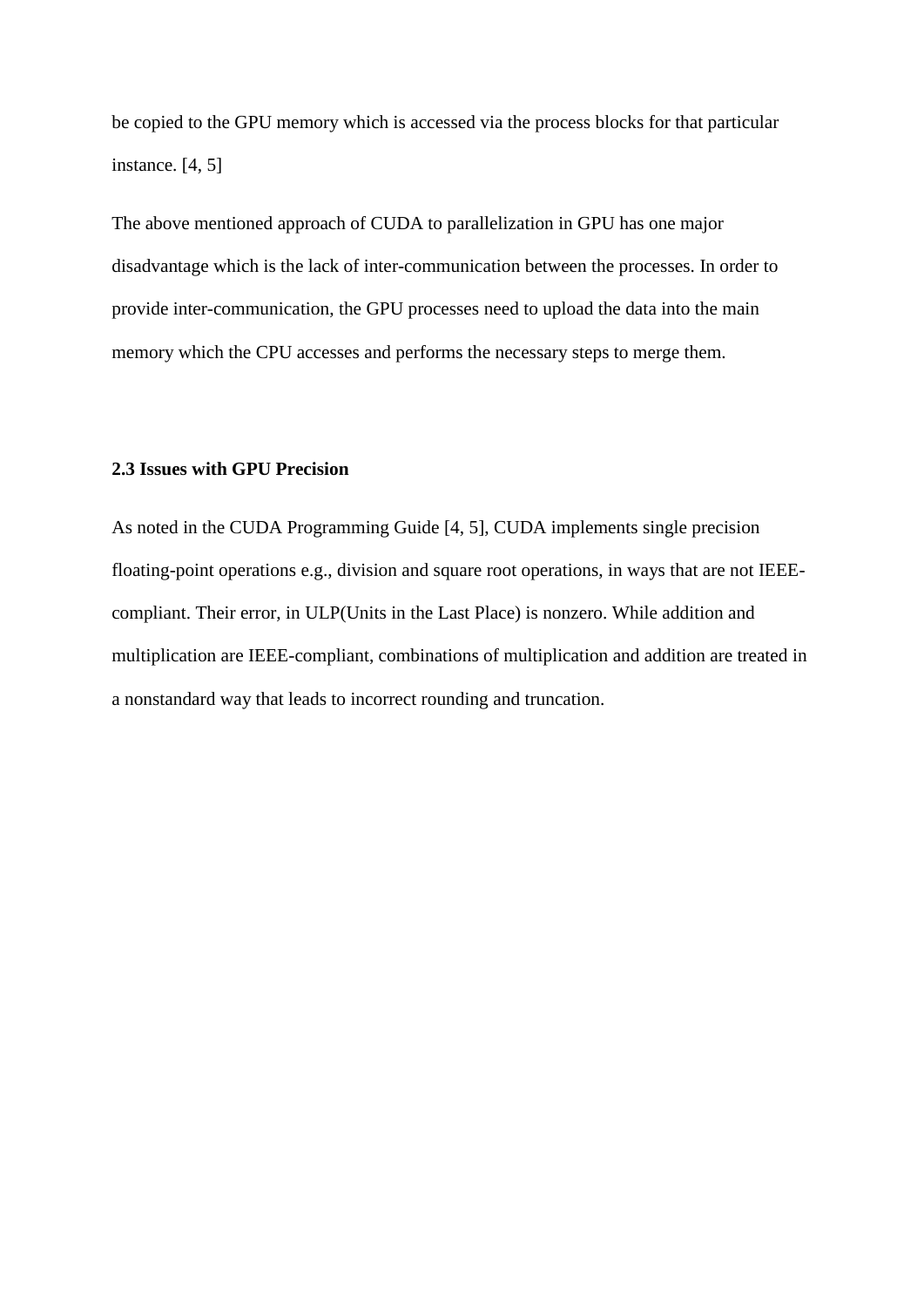#### **SIMULATION MODELING**

*This chapter describes how the objects in the simulation have been modeled for efficient parallelization; beginning with the description of how the vehicle has been modeled and following through with the basic machine learning implemented in the vehicle. Finally, the model of the road network is described.*

# **3.1 Vehicle Modeling**

The vehicle is modeled as a particle moving through a rectangular tube which only allows multiple particles to move side-by-side. This approach has been influenced by a method proposed by Knowles, P for GPU based particle simulation using spatial Short Range Interacting Particle System (SRIPS).[2]

> **for**  $i = 0$  to  $N - 1$  **do** move(particle[i]); **for all** j in neighbor(particle[i]) **do** check collision between particle i and j;  **end for end for**

> > Algorithm **1**: SRIPS using a spatial data structure

The spatial SRIPS algorithm is an  $\Theta(n)$  algorithm since the inner loop is always fixed to a constant number of other particles. In the case of this simulation this value is at most 4 as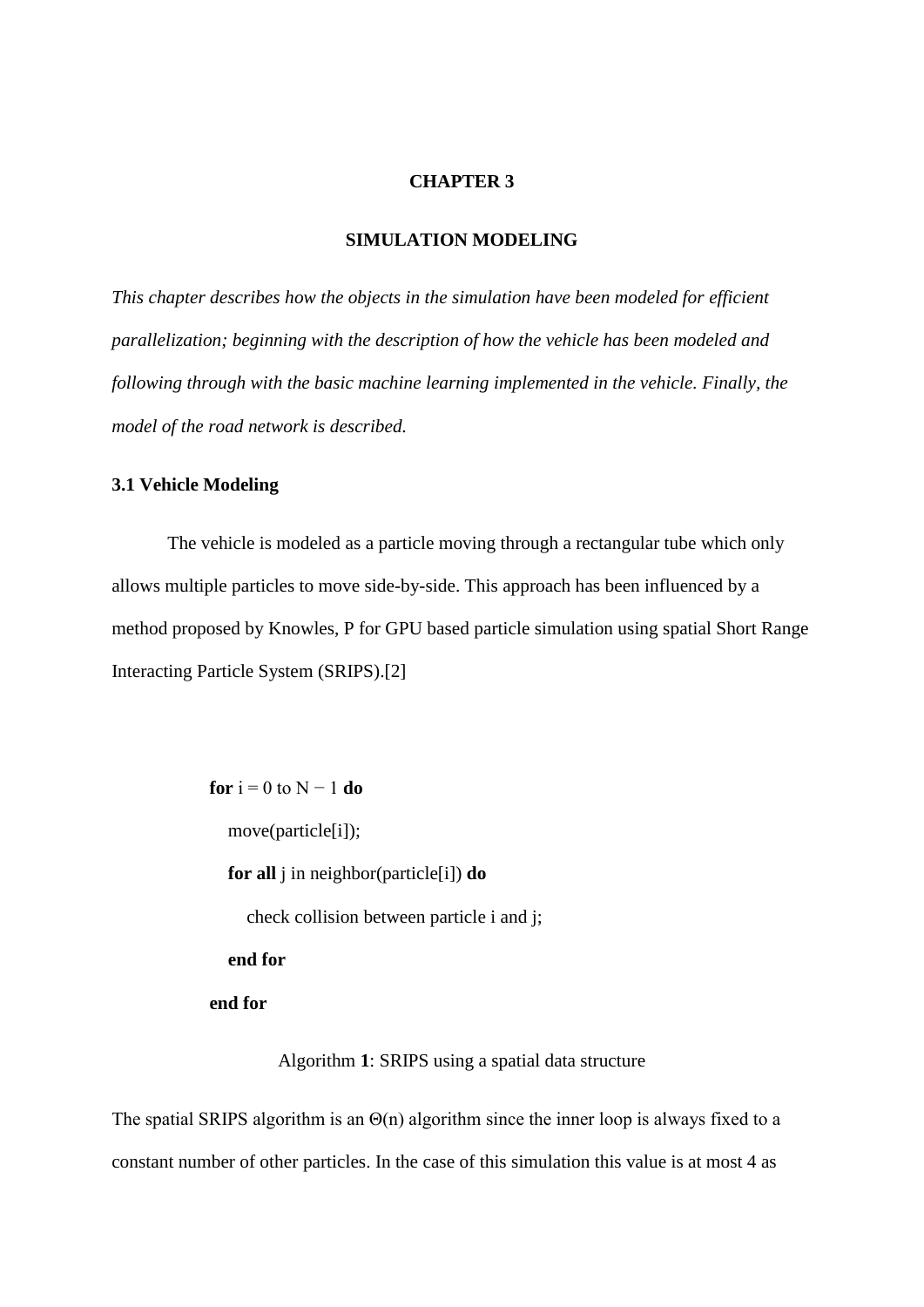there is no possibility of any other particles on any other side. The particles are clumped together based on their position and the surrounding particles are detected from a list of neighboring particles which may or may not change on every road intersection. The vehicle shows general commute tendency depending on the time of day and attempts to show the traffic movement on a macro scale. The collision is maintained through the use of a list of vehicles in the vicinity of every vehicle and the data of the surrounding vehicles is passed in to the thread block along with the data of each vehicle. This leads to the data of the surrounding vehicles to be computed multiple times which is then merged using a Gaussian distribution in the CPU for averaging out the positional data in order to provide an approximation of the resulting position of the particle. This method does not provide an very accurate result for the position of the vehicles, but the margin of error in the position is rather minimal and does not affect the result in such a level as to create a large error. The error is calculated thus

**for**  $i = 0$  to  $N - 1$  **do** 

 $c = count(instances[i])$ 

**for all** pos in instances[i] **do**

difference  $+=$  maxPos(instances[i]) – minPos(instances[i]);

 **end for**

difference  $\ell$  = c;

**end for**

Algorithm 2: Calculating margin of error in position recalculation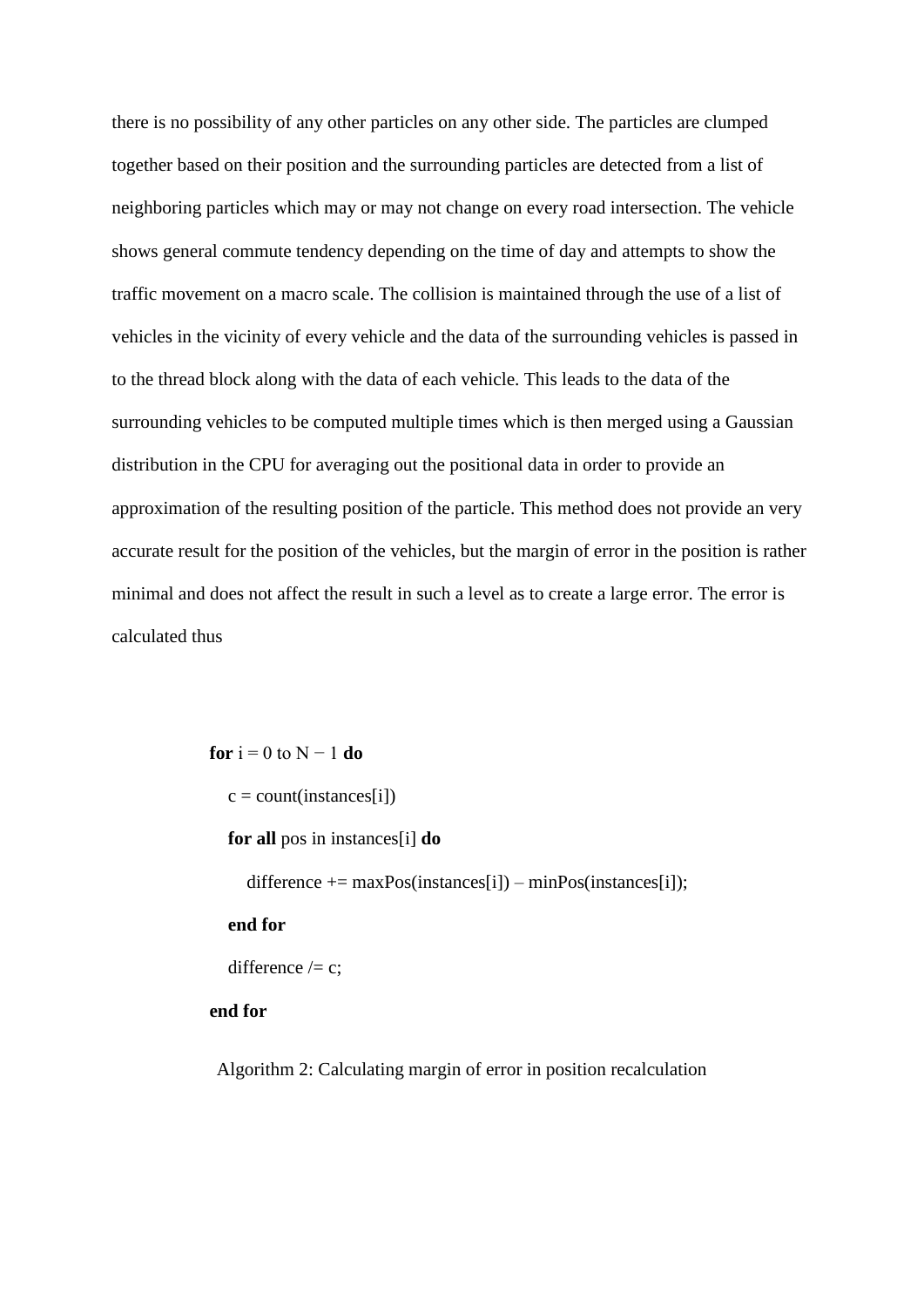Using this mechanism is the most effective measure of obtaining parallelization of the algorithm and provides a workable margin of error which ranges from  $15% - 25%$  in the overall simulation.

#### **3.2 Vehicle Learning Mechanism**

The vehicle model concept makes use of the modern computing capabilities in order to provide an intelligent, human-like behavior among the vehicles and attempts to make the simulation more accurate. In order to achieve this, the model implements a basic set of rules to define a fuzzy logic which defines the behavior of the driver. In this case the driver's behavior is simulated based on a set of values which define the perception and decision of the driver. The behavior simulation is applied to nearby vehicles with a diffusion gradient in order to simulate crowd mentality and reduce the computational pressure instead of having to compute the crowd mentality by simulating through each and every vehicle.[1]

# **3.3 Road Network Modeling**

The road network is modeled as a simple n-ary graph with the nodes being the crossroads and the edges the routes. Each individual edge contains data regarding the current density of vehicles in the route and maintains the general driving preference of the population through that route. The driving preference is utilized in order to simulate the behavior of general population as we see in nature that even though there are multiple routes which lead to the same destination, the preference of the routes depends on the general perception of the road being the quicker path to the destination as decided through the greedy nature of humans. This behavior is the primary reason for uneven traffic congestion in roads. This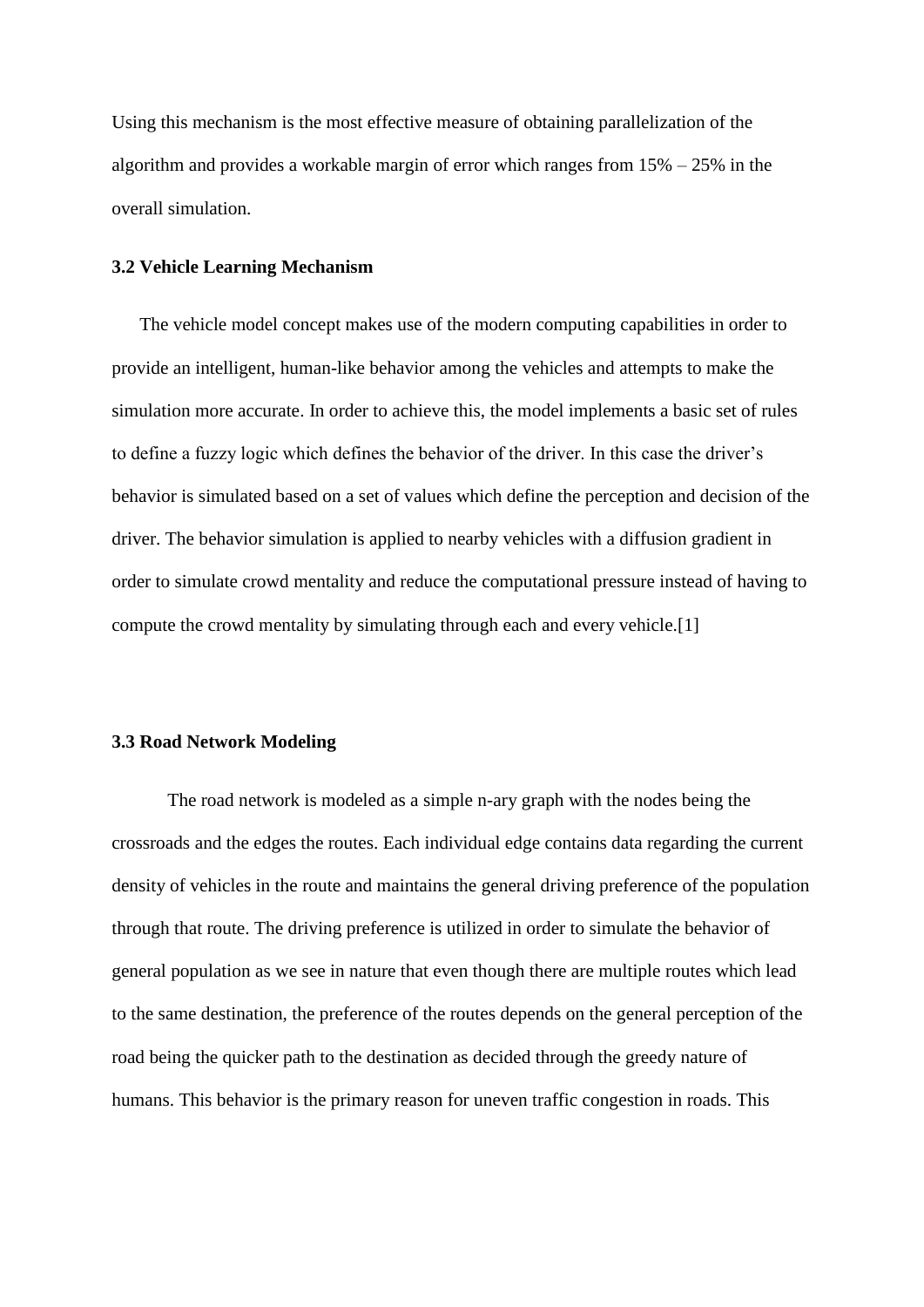behavior is modified in the simulation depending on the amount of congestion that drivers find in the given road compared to other roads which share the same destination.

Computing the road congestion is the biggest performance hit as the calculation is dependent on the number of particles entering and leaving the edge. This essentially requires the data in the GPU to be downloaded into the main memory and then accessed through the CPU in order to calculate the number of vehicles in the respective edge. This is performed using a spatial sorting algorithm which works as follows

> **for**  $e = 0$  to  $E - 1$  **do for all** particle in edge[e] **do** removeFrom(currentEdge, particle); addTo(destEdge, particle);  **end for end for**

#### Algorithm 3: Restructuring Edge Lists

Maintaining multiple lists for individual edges allows the calculation in a different edge to continue in the GPU while rearrangement is being performed in an edge. This is essential to maintaining the parallelization of the traffic congestion algorithm. This approach also enables scalability as multiple instances of the simulation can work on simulating different regions of the road network on different CPU and GPU without being dependent on the entire data.

There is one difficulty which requires a more elaborate approach to solve and that is when a vehicle is moving from one edge in one instance of the program into another edge in a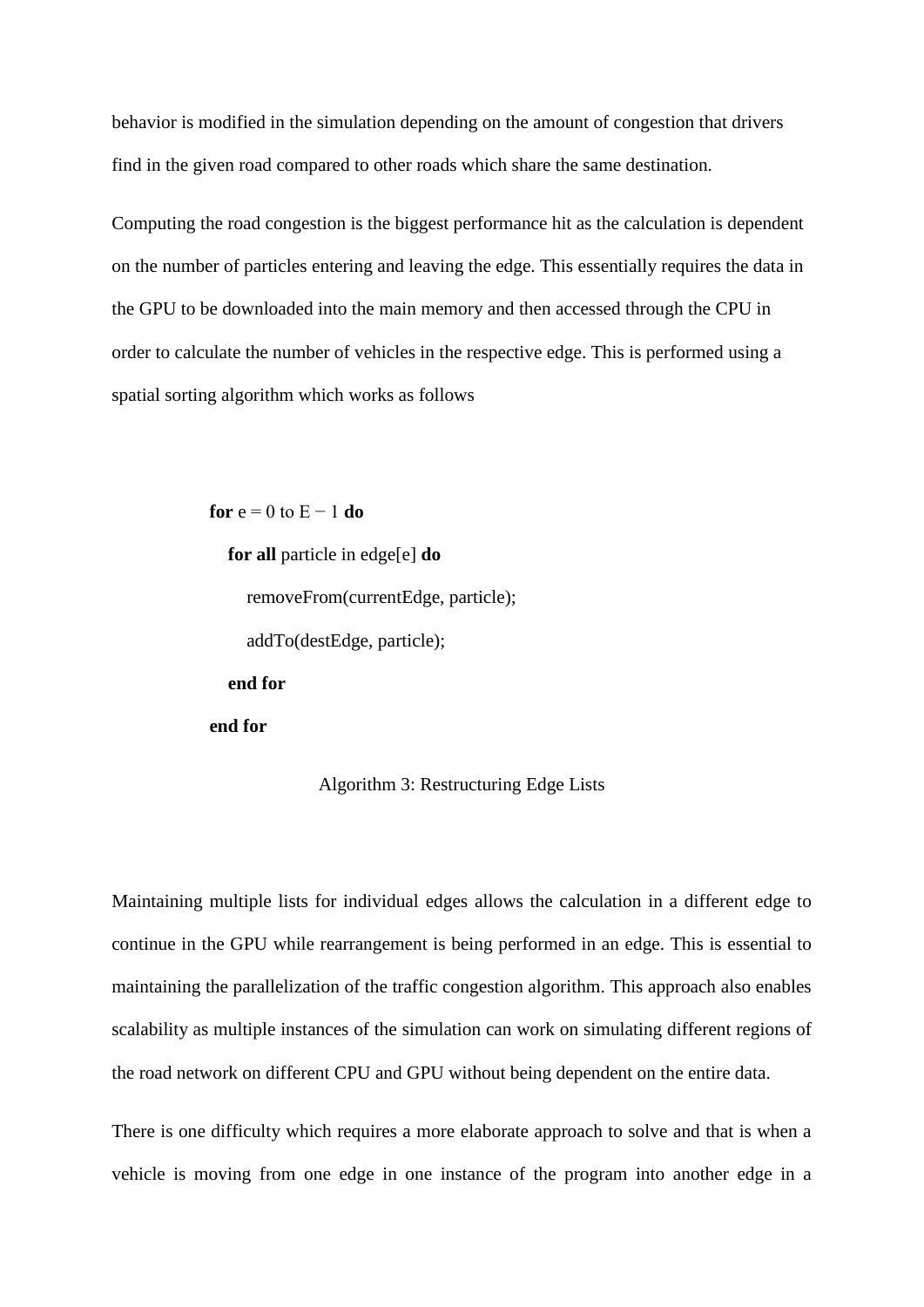different instance of the simulation. This problem has been solved by maintaining a global list of edges and the instance id of the respective instance of the simulation where the edge lies. This requires a bit more memory, but that is a small price to pay when compared with the alternative of having to copy entire data from all instances and searching through all of the data in order to reach the desired edge and then having to recopy the modified data into all instances for updating. With the previous approach all that is necessary is to look through the list of edges and update the necessary edge in the associated instance of the simulation in order to maintain the road network. This approach saves valuable time as each lookup is only Θ(n) whereas the alternative would have been  $Θ(n^*i^*e + n^2)$ . The tendency of any given vehicle to traverse any specific edge in the road network depends on the threshold of the preference which is adjusted based on the number of times the vehicle traversed the route over its congestion threshold. The congestion threshold is a measure of how much congestion is tolerable by the vehicle before its preference for that particular road starts to drop. This shows a general tendency for traffic to become distributed evenly over time.

There is inherently no complete path finding algorithm used in this simulation as the mechanism of path finding algorithms does not allow for parallelization. However, this problem has been approximated rather splendidly using greedy path following mechanisms which tweak the preference threshold in order to make the vehicle traverse the required path.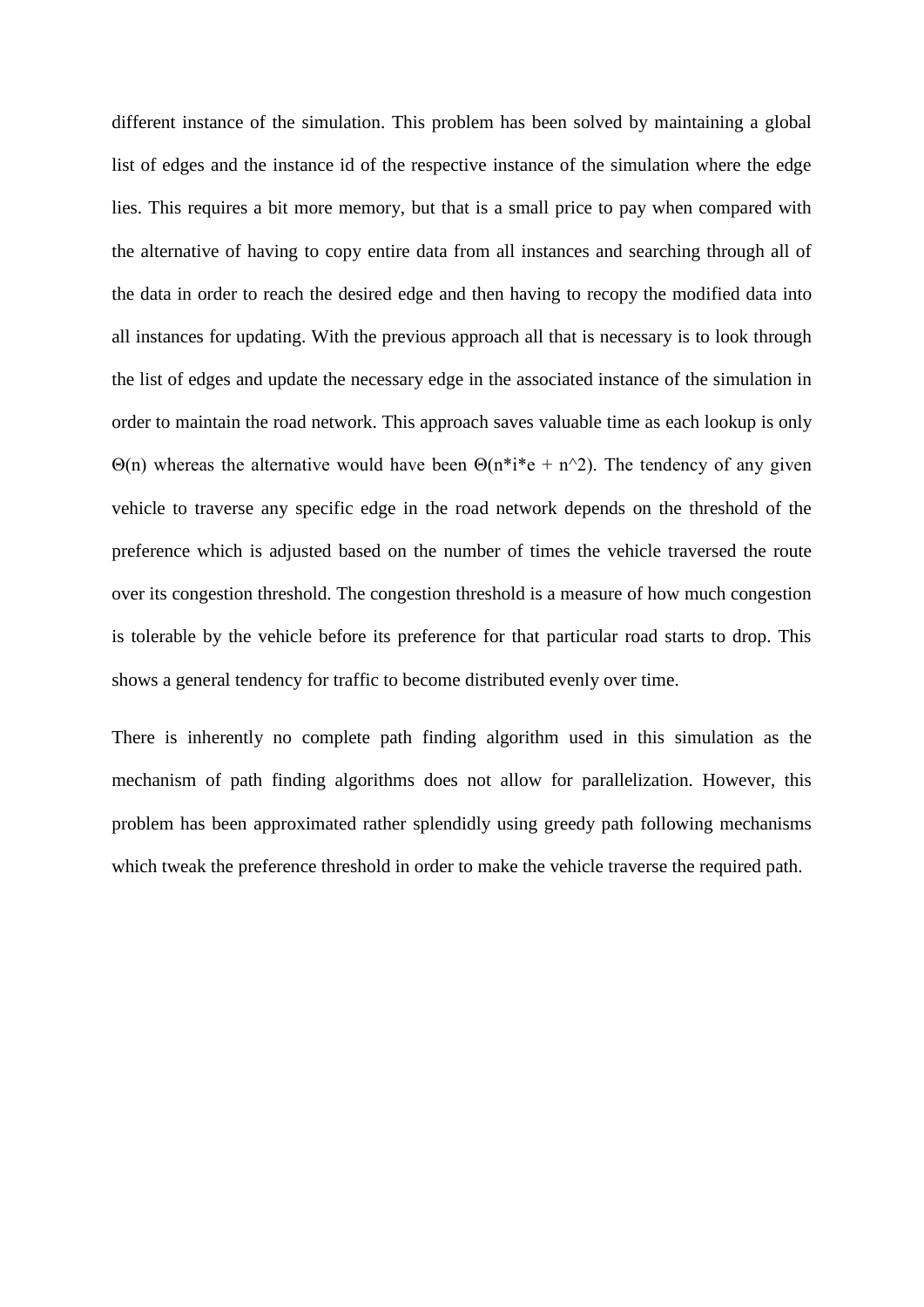#### FINDINGS

*This chapter describes the findings of the implementation of the research and provides reasoning behind the findings. Firstly, a brief description of the implementation platform followed by a detailed performance analysis.*

# **4.1 Implementation Platform**

| <b>Computer Parts</b>            | <b>Specifications</b>    |
|----------------------------------|--------------------------|
| <b>GPU</b>                       | Nvidia GeForce GTX 560   |
| <b>Dedicated Graphics Memory</b> | 1024 MB GDDR5            |
| <b>GPU Memory Interface</b>      | 256-bit                  |
| <b>CUDA Cores</b>                | 336                      |
| <b>GPU Processor Clock</b>       | 1620MHz                  |
| <b>GPU Memory Data Rate</b>      | 4008 MHz                 |
| <b>CPU</b>                       | Intel Core 2 Duo 2.50GHz |
| <b>RAM</b>                       | 4.00 GB                  |
| <b>Operating System</b>          | Windows $8$ (X64)        |

**Table 1:** *Implementation Device Specification*

The above table shows the specification of the implementation device for the simulation software. The software was run in this one single PC with a maximum road network of 5000 nodes and 1,000,000 vehicles without any noticeable delay when utilizing the parallel computing capabilities of the GPU. When run without using the GPU the maximum node count remained unchanged, however the number of vehicles had to be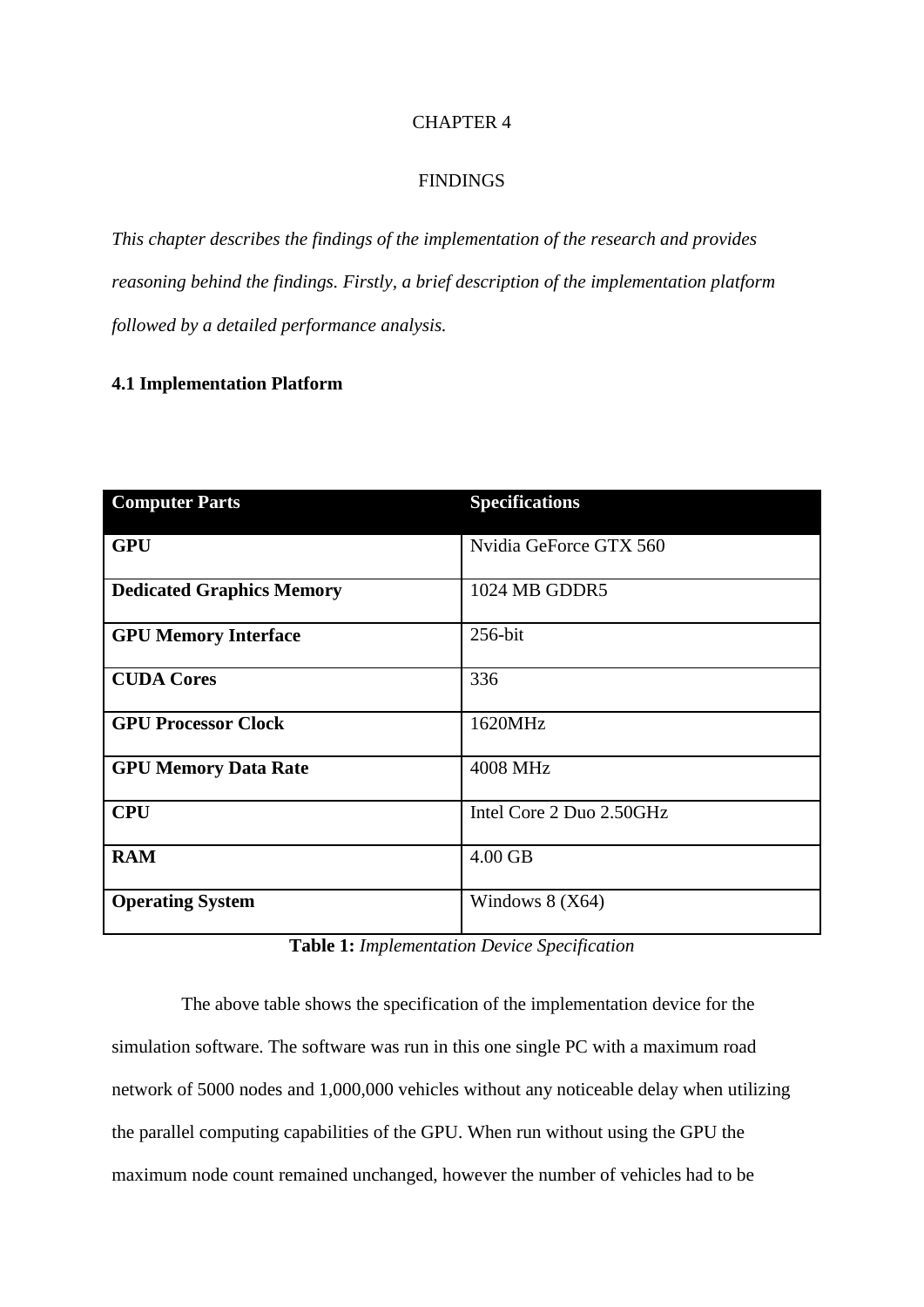reduced to 100,000 to observe the same level of delay in the computation. Below is a graph of Frame Update Time in sec vs. number of vehicles with and without using the GPU.



# **Figure 2:** *Comparison of frame update time against number of vehicles*

Note that the computation time increase is rather irregular in the simulation using the GPU as well while the CPU only simulation is following a rather standard  $\Theta(n^2)$  curve pattern. This is because the computation time increase in GPU is only observed when all 336 cores are overwhelmed with the number of threads entering and requires multiple iterations to compute all threads. This increase is rather sudden as it only occurs when the number of iterations increases as opposed to the  $\Theta(n^2)$  of the CPU.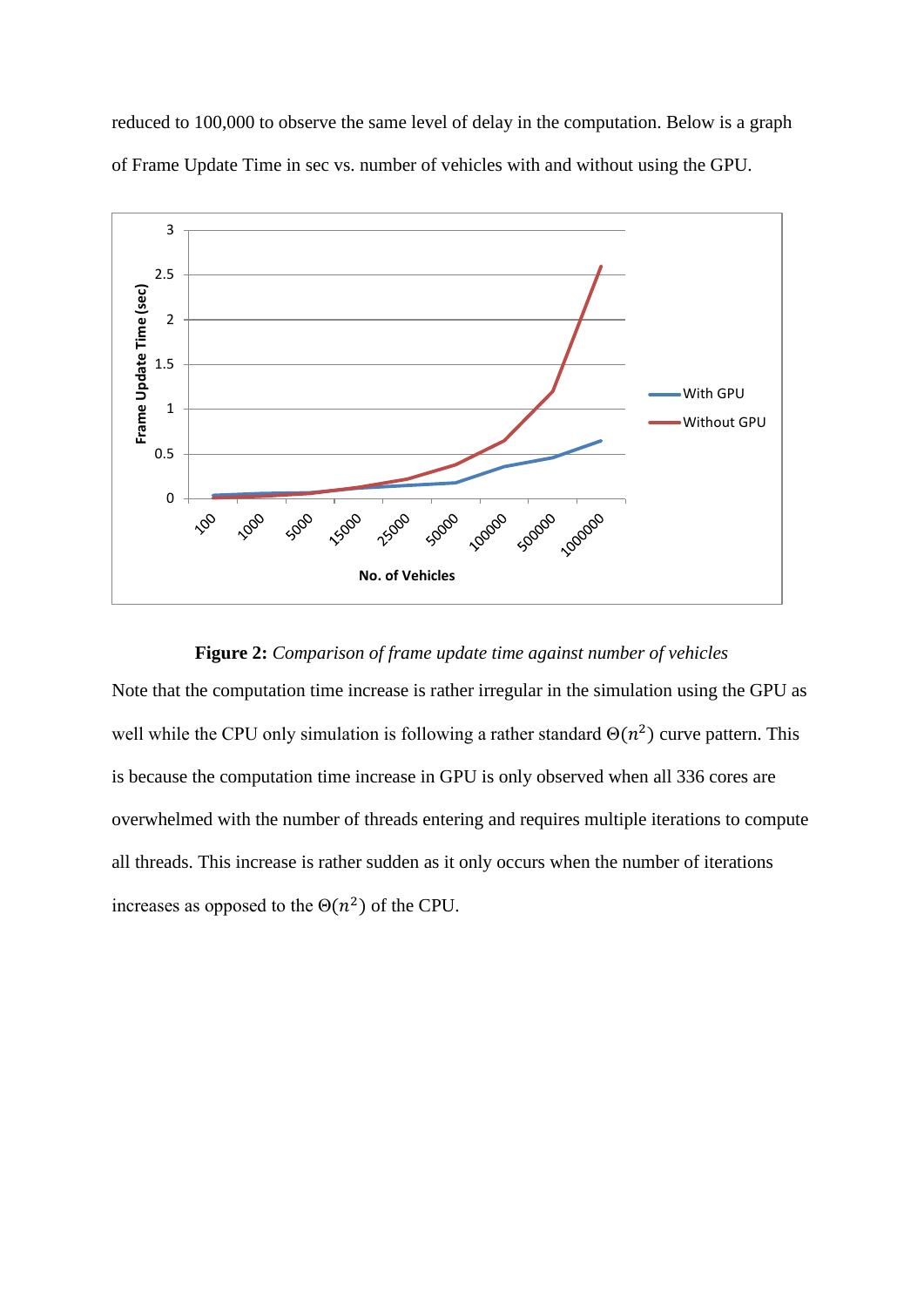

# **Figure 3:** *Comparison of frame update time against number of Nodes* In this performance analysis, the number of vehicles were left at a constant of 5,000 while the number of nodes were increased, the change in performance of both the simulations were observed to be approximately O(n) since the computation at the nodes are bounded by the number of CPU as there is no scope of parallelization in this context. So it is clearly evident that unless parallelism is observed the performance gain from utilizing the GPU is minimal.

# **4.2 Detailed Performance Analysis**

The performance of the simulation depends on two major factors. The number of vehicles and the number of road network nodes. The number of vehicles places stress on the GPU and even though the vehicle movement and collision algorithm is  $\Theta(n/k)$  where k is the number of cores involved, the number of nodes has no impact on the GPU instead the number of nodes will place the load entirely on the CPU and the algorithm for finding out the road density is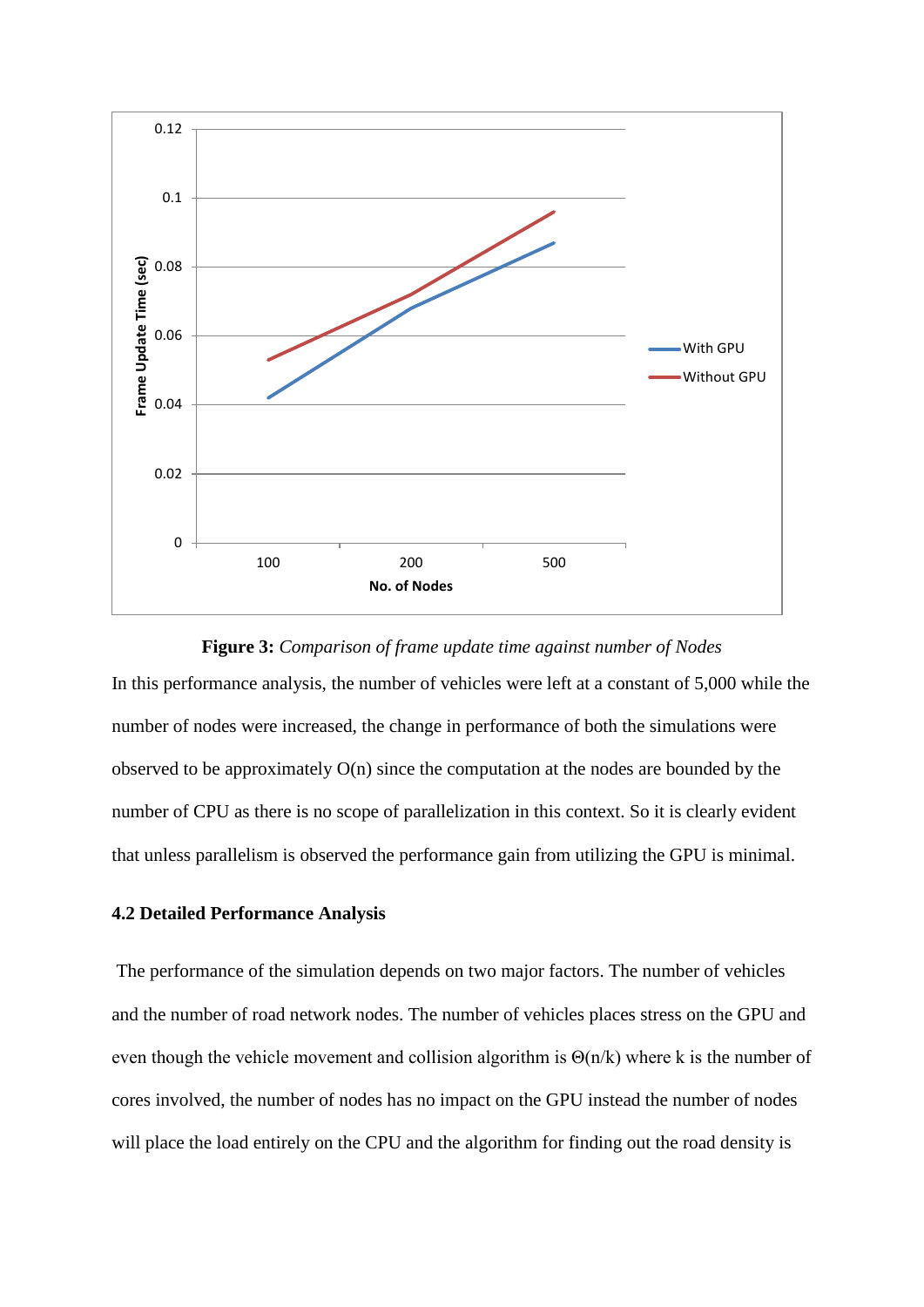Θ(n\*m) where m is the number of nodes involved. This creates a bottleneck when the number of nodes is increased in a single CPU. Since the approach specified in this paper enables distributed computing, it is necessary to increase the number of CPU in the network in order to improve the performance in the scenario of a large number of nodes. However, since the number of vehicles does not place any load on the CPU and as it has been observed from Figure 1, the increase in delay in case of GPU aided computing is much lower than that of the standard CPU based computing, it has been observed that utilizing the parallelization capability of the GPU does indeed improve the performance of the entire simulation process without the need of too many computers in the distributed network.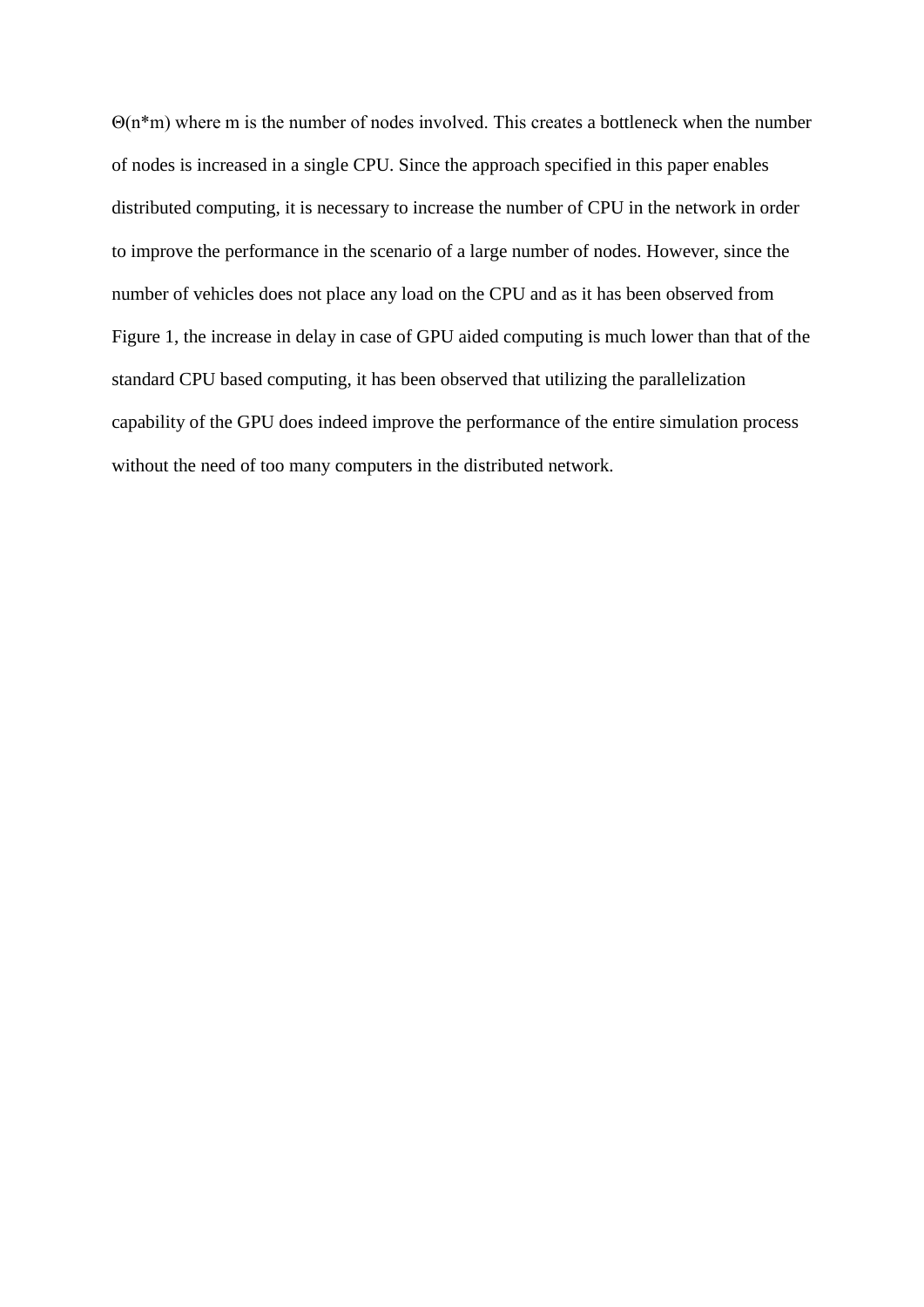#### **CONCLUSION AND FUTURE WORK**

*This chapter reflects upon the findings of the research and provides an insight on what can be done to improve upon this research in the future.*

# **5.1 Conclusion**

In this thesis it has been shown that using parallelization with the aid of GPU is in fact a very practical solution in battling the need for high performance computing with lower cost solutions, to this end, it has been shown in the performance analysis that only increasing the number of cores in a GPU improves the computation time of distinct set of elements while doing nothing for the performance of elements which are dependent on other data for continuing the process. This shows that even though computation time can be improved with the use of GPU we still cannot eliminate the need for distributed computing when parallelization is of the utmost importance.

This thesis also shows how a traffic simulator can be made to work in a distributed computing environment while also utilizing the parallelization capabilities of the GPU.

# **5.2 Future Work**

The simulator used in this research is more of a make-shift benchmarking tool than an actual simulator. Since the purpose of this paper was to prove that using the parallelization capabilities of the GPU enhances performance of processing large distinct instances of data, it was beyond the scope of this thesis to create a fully functional traffic simulator. The framework developed during this thesis can be further enhanced with added modules in order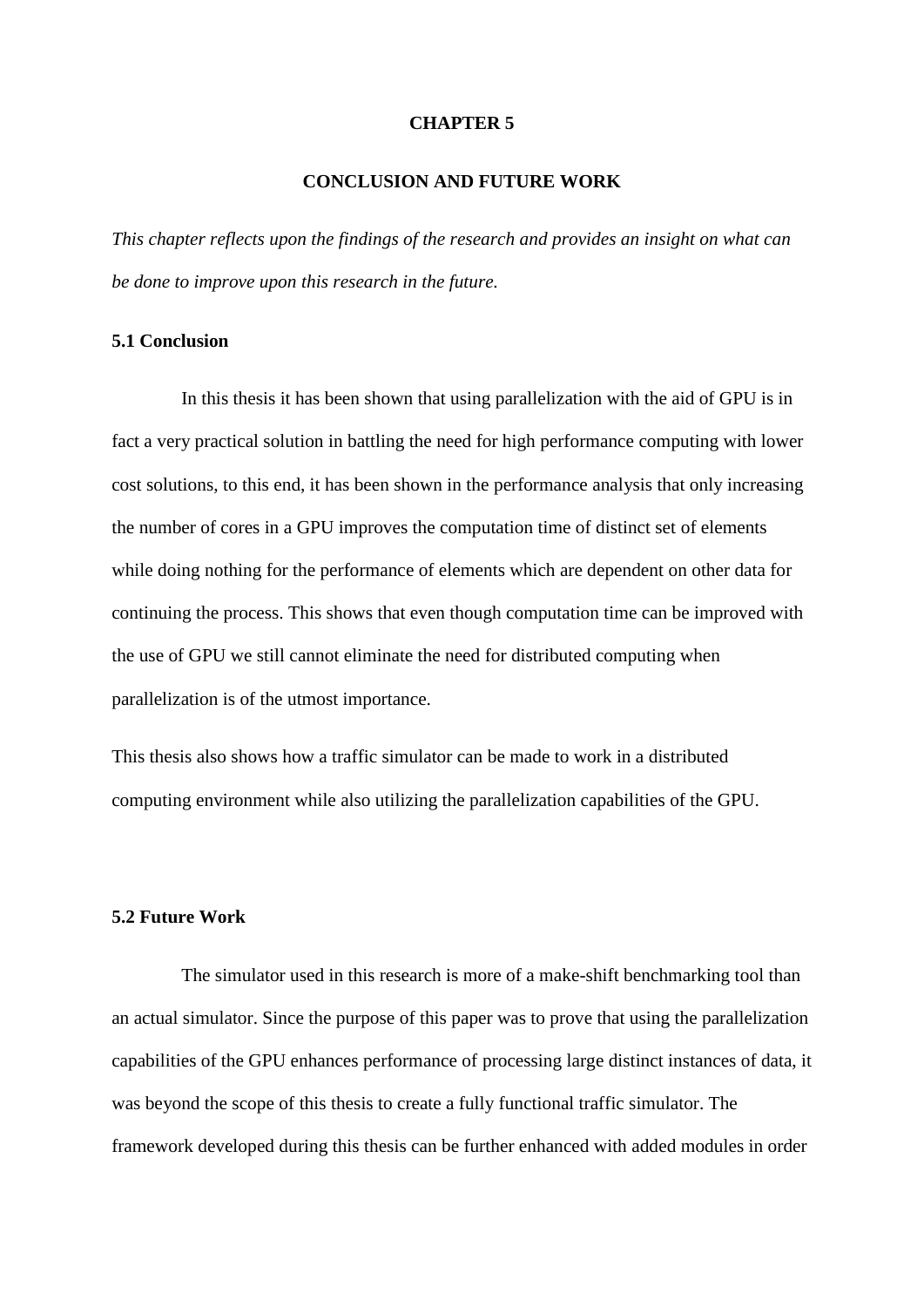to develop this simple benchmarking tool into a practical traffic simulation tool which has the potential to be used as a tool for urban development planning. So, in light of such possibility of improvement of the current software, future work involves improving the current simulator with more functionality and more parameters in order to enable it to perform much more functionalities. The simulator used in this thesis is also prone to error thanks to the number of approximation algorithms used, it is also necessary to improve upon the margin of error and provide more accurate results, so future work includes the development of the simulator as well as optimizing the approximation algorithms used in order to come up with a fully functional road traffic simulator.